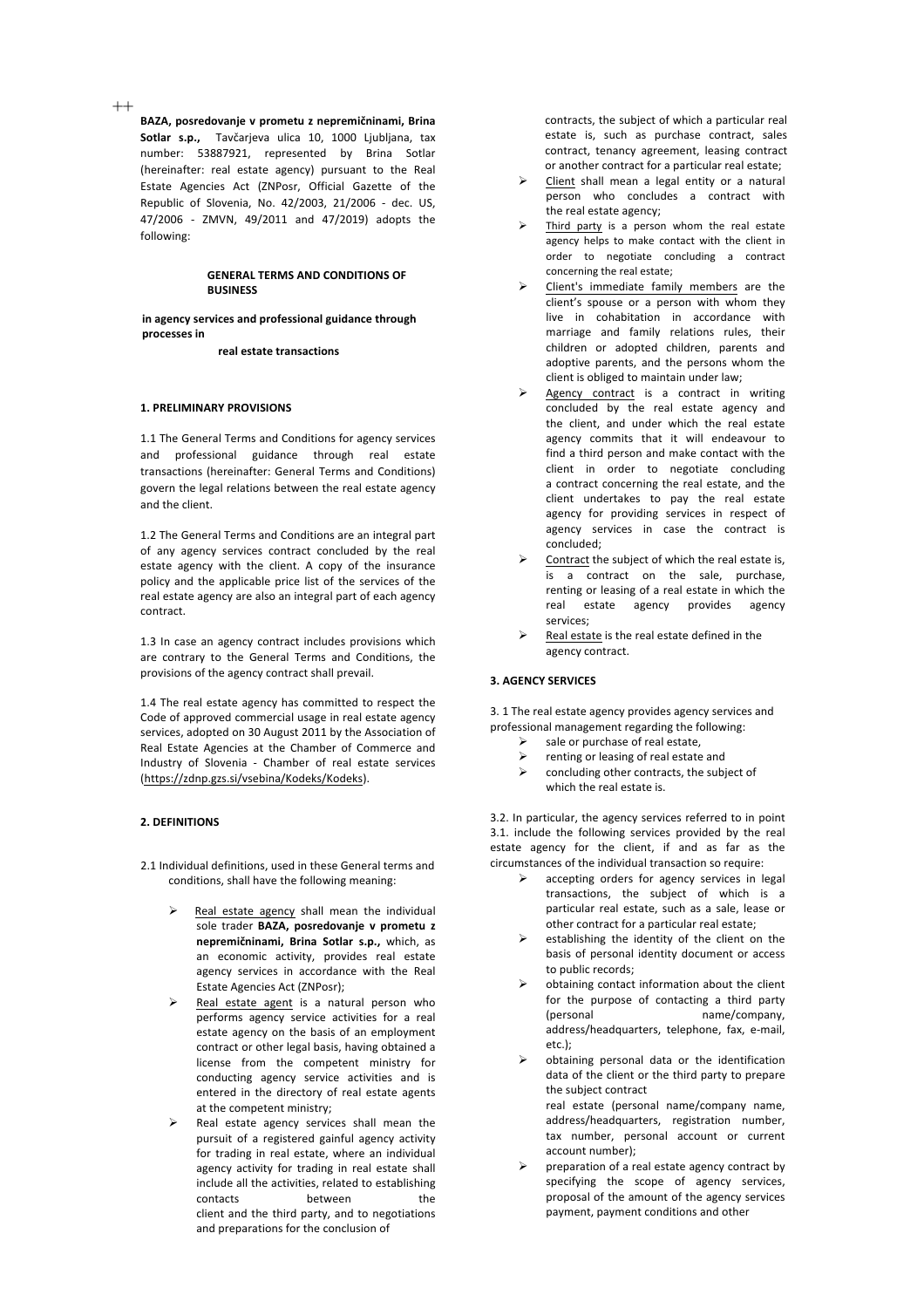points in accordance with the law governing real estate agency services;

- informing the client and the third party about the situation on the market, relevant for setting the price of the real estate or rent;
- informing the client and the third party about the content of regulations which are relevant for the valid conclusion of the contract on agency services;
- informing the client and the third party about the kind and amount of tax obligations and notaries' fees, land registry costs and any other costs related to the conclusion of the contract;
- establishing the actual condition of the real estate by careful viewing of the real estate;
- determining the information, telecommunication and communal equipment of the real estate, as well as an overview of the landscaping and identification of other characteristics of the real estate;
- determining the legal situation of the real estate on the basis of data from official records and public books (in particular the land register, land cadastre, building cadastre, or, if the real estate is not entered in the land register, on the basis of documents showing the existence of property rights, other rights in rem and obligation rights and other legal facts);
- informing the client and third parties in writing about the obvious factual and legal defects established during the review of the factual and legal situation of the real estate;
- informing the client and third party about the risks arising from unregulated legal conditions of the real estate, in particular the rights of third parties to the real estate, restrictions on public law, etc.;
- oreparation of appropriate advertising strategy and implementation of normal advertising of the real estate:
- informing the third party about the real estate and the key features of the real estate:
- organization and management of the real estate viewings, organization of meetings between the client and the third party, the transmission of contact information defined in the agency contract by the data subject, to the third party or to the contracting authority, when both have a serious interest in negotiating the conclusion of the contract of which the real estate is subject;
- up-to-date telephone, written and online communication with the client and third parties and regular client information on the provided real estate agency services;
- participating in negotiations concerning the conclusion of the contract regarding the real estate.

3.3. In order to verify the legal and factual situation in the context of real estate agency services, the real estate agency must in particular:

on the basis of the information from the land register or if the real estate is not entered in the land register, on the basis of the documents that are the basis for the entry, verify that the seller or the landlord owns the real estate subject to the agency contract, and if the real estate has rights in rem or third party rights that would limit or exclude the client's rights;

# $\alpha$

- on the basis of a due diligence check if the real estate has obvious defects or defects that affect the usability or price of the real estate;
- where the subject matter of the agency contract is land: on the basis of a certificate (location information) of the competent administrative authority, check the purpose of the land determined by the spatial planning acts.

3.4. The real estate agency shall be liable to the client or the third party that contacted the client for the damage caused to the client or third party due to a legal or material error of the real estate, about which the real estate agency did not warn, if the real estate agency knew about the mistake or if it could identify it by carefully checking the condition of the real estate.

### **4. PAYMENT FOR AGENCY SERVICES**

4.1. The agency services payment shall cover the operating costs of the real estate agency referred to in point 3.2.

4.2. The real estate agency and the client shall agree about the amount of the payment for agency services by a contract on agency services.

4.3 The payment for agency services in case of purchase or sale of the real estate may not be higher that 4% of the contract price + VAT. However, this restriction does not apply when the contractual value of the real estate is lower than EUR 10,000.00.

4.4 In the case of a lease for the same real estate, the agency service fee may not exceed 4% of the contract value, but not more than the amount of one month's rent and not less than EUR 150. The contractual value referred to in the previous sentence is the product of the amount of the monthly rent and the number of months for which the real estate is rented.

4.5 In case the real estate agency does nor render any of the services under point 3.2 of these General terms and conditions because they are not necessary due to the circumstances of an individual transaction, or when the client explicitly requires them, the client shall not be entitled to request a lower payment for agency services.

4.6 The payment for agency services does not include the costs of notary services, evaluations, translations, lawyer's services, taxes, court and administrative fees. compensations for certificates and permits required for valid conclusion of the contract, or costs incurred by additional services listed in point 5 of these General terms and conditions.

4.6.1 All agency services include VAT.

4.7 The real estate agency shall acquire the right to the remuneration for providing services in respect of agency services when the contract, in relation to which it provided agency services, has been concluded.

4.8 The real estate agency may not require any remuneration, not even partial, for the provision of agency services before the conclusion of the contract the subject of which the real estate is.

4.9 The real estate agency charges the provision of agency services to the client on the basis of a real estate agency services contract.

4.10 The real estate agency shall be entitled to the full payment also in case the client or a third party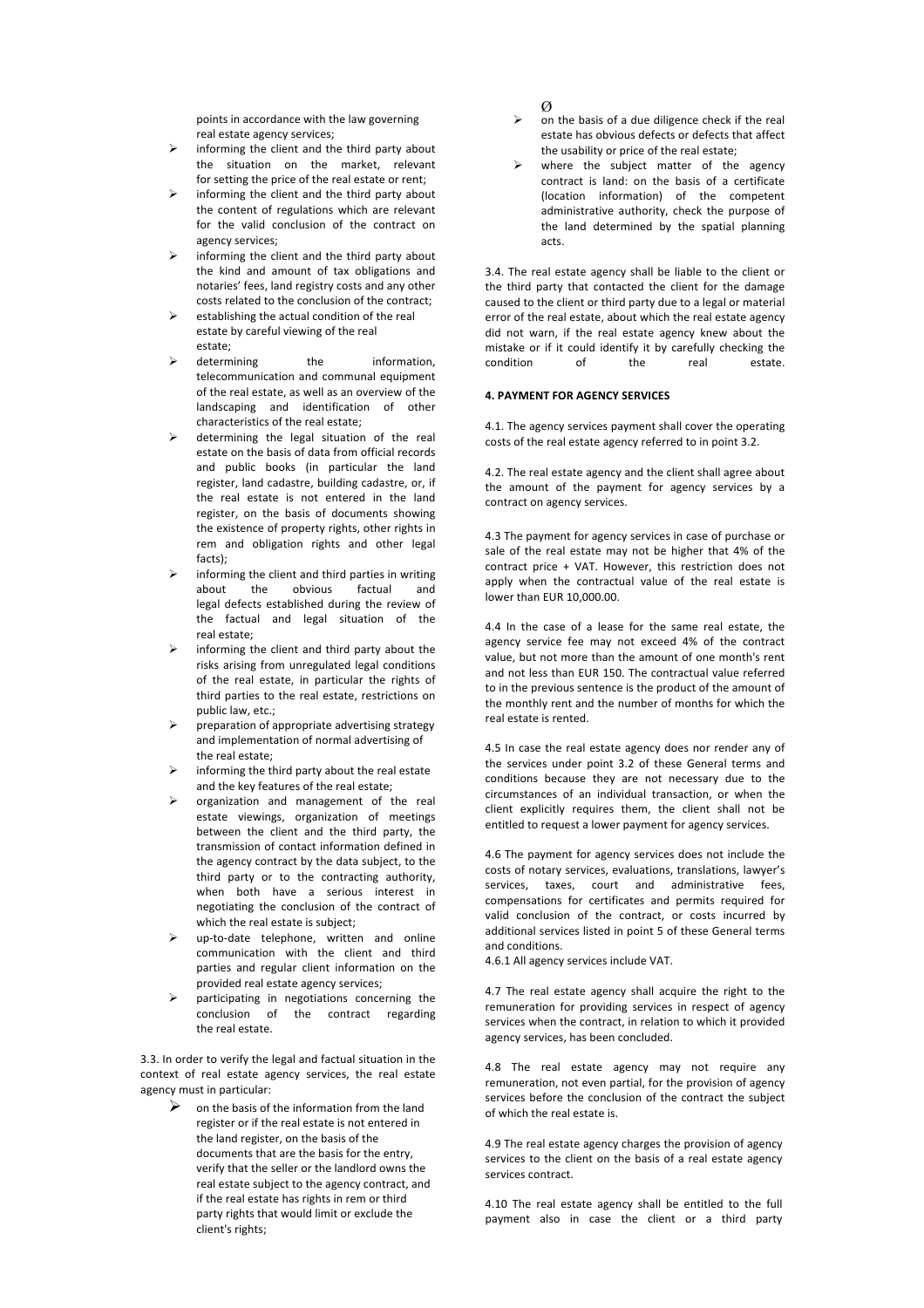subsequently withdraws from the contract concerning the real estate.

4.11 The real estate agency does not have the right to pay for the agency services, if it concludes with the client as a contracting party the contract which was the subject of the agency services, or if such a contract is concluded with a client by a real estate agent, who has performed agency services for a real estate agency.

4.12. Provision of point 4.4. of these General Terms and Conditions shall not apply to real estate agency service contracts concluded by economic entities.

#### **5. ADDITIONAL SERVICES**

5.1 The real estate agency may provide other services for the client when so agreed in the contract on the agency services or by means of a special order which is regarded as an amendment to the contract on agency services. The agency contract must specify the quantity and price of additional services.

5.2 In particular, the following shall be regarded as additional services:

- drawing up a contract for which the agent has provided agency services (sale, lease or other) by a university law graduate, lawyer or notary public;
- representations in the procedures of obtaining consents, permits and other documents required for the conclusion of the contract concerning the real estate,
- organizing the valuation of the real estate:
- organizing the issuing of an energy
- performance certificate for the real estate; representation in the tax procedure on the
- turnover of real estate;  $\triangleright$  arranging the legal situation of the real estate;
- $\triangleright$  deposit of funds on a escrow account;
- $\triangleright$  safekeeping of documents:
- $\triangleright$  safekeeping of image material.

5.3 Prices of additional services are laid down in the real estate price list or in the price list of an external service provider.

5.4. The real estate agency is entitled to payment for additional services in the amount of the actual costs and not exceeding the amount specified in these general terms and conditions and in the real estate agency services contract concluded between the real estate agency and the client and only if the payment for additional services is agreed in writing between the parties.

5.5 The real estate agency is entitled to the payment for additional services when the services have been rendered, also in case the contract concerning the real estate has not been concluded.

# **6. ADVERTISING**

6.1. The real estate agency is obliged to ensure the publication of the price, location, the year of construction of the building or the last renovation and size of the real estate and the company and headquarters of the real estate agency in adverts or in other public announcements in the media or on the websites, premises of the real estate agency or other places where advertising is allowed, in connection with the real estate subject to agency services.

6.2 If the real estate agency advertises the sale of a multidwelling building, a residential commercial building or a non-residential building with several individual parts, it must ensure that the highest and lowest prices per square meter of the surface of the building or its individual part are published, and also the location, year of construction or last renovation and the company and the real estate agency headquarters. In cases where the real estate agency advertises said buildings in banners, the price information is not obliged to be stated.

6.3 In the case the real estate agency advertises its own real estate, it must specifically state this in the advertisement.

6.4 The provisions of the Consumer Protection Act apply to the advertising of leasings of housings.

### **7.** SAFEGUARDING THE CLIENT'S AND THIRD PARTY'S **INTERESTS**

7.1 The real estate agency and the real estate agent must, in the performance of real estate agency services, inform the client in an appropriate manner about all circumstances relevant to the client's decision to conclude a real estate agency service contract. In doing so, they must explain to them clearly the following circumstances:

- market conditions that are important for determining the price in the real estate agency services contract.
- the content of regulations relevant to the valid conclusion of the real estate agency services contract, the amount and type of tax obligations of the client, signatures notarization fees, entry in the land register and any other costs related to the conclusion of the contract subject to agency services,
- potential risks related to the unregulated land registry of the real estate, the inscribed rights in rem or other rights of third parties on the real estate or other possible unregulated legal relations.

7.2 In providing agency services, the real estate agency must take equal care to protect the interests of both the client and the third party with whom the client has been brought into contact and to act impartially, unless it represents only the client's interests by express agreement with the client.

7.3 When pursuant to the agreement with the client or investor the real estate agency represents only the client's interests, it shall clearly draw the attention of the third party, with whom the client has been brought into contact. that it acts as a representative and not as an Agency.

7.4 When the real estate agency provides agency services for a client, who wishes to remain anonymous, the real estate agency shall not be bound to disclose to the third party, who wishes to enter into a legal transaction with the client, the identity of the client until the legal transaction has been entered into.

7.5 The real estate agency must clearly and in writing inform the client about any contradictions between the interests of the client and the interests of the real estate agency or other entities for which the real estate agency provides real estate agency services.

## **8. ESCROW ACCOUNT**

8.1 The real estate agency may accept from the client or a third party money to be deposited in relation with the conclusion of a real estate contract provided the agency has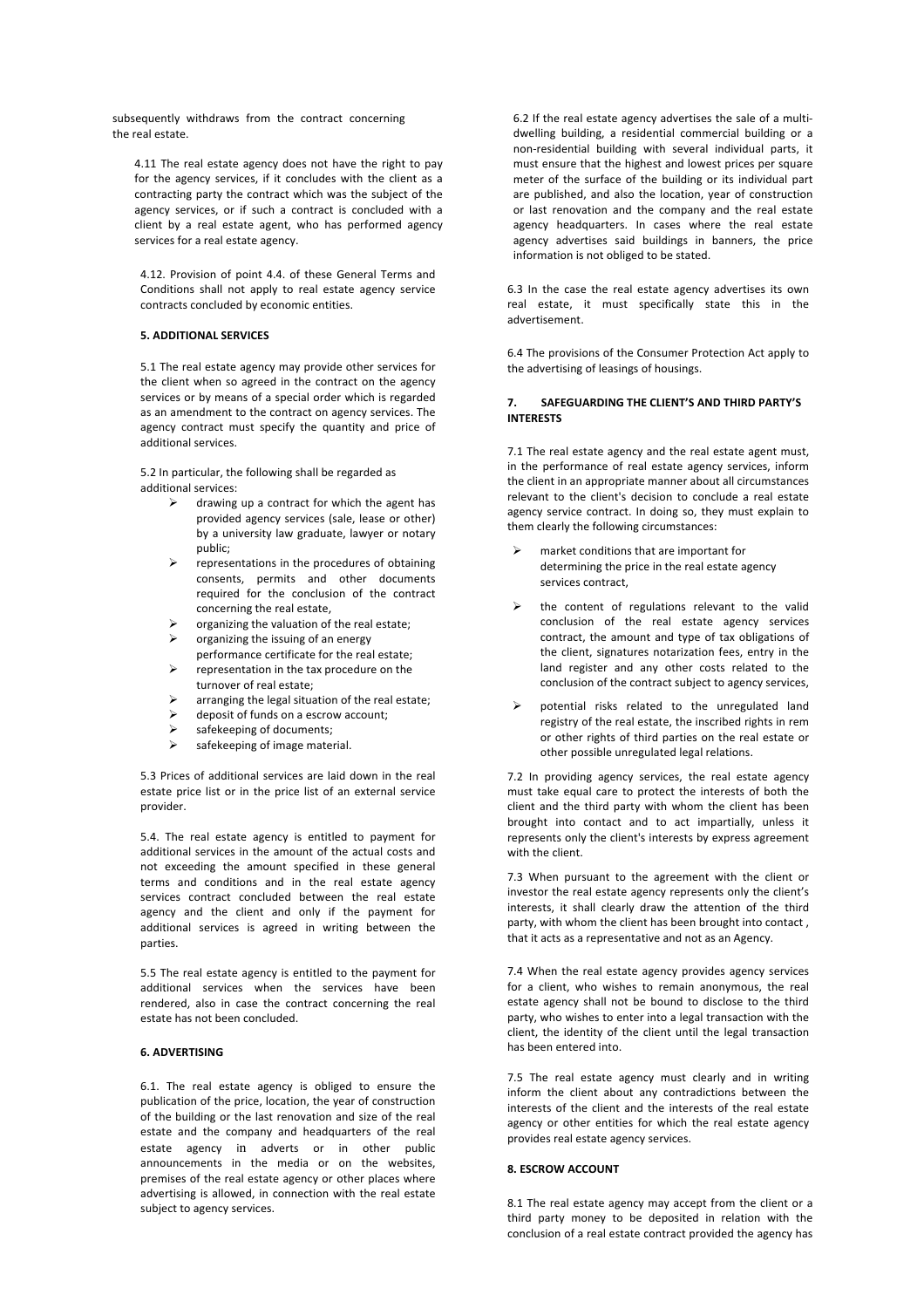concluded a contract with a bank concerning keeping of an escrow account, and provided the client or a third party authorizes the agency in writing.

# **9. LIABILITY INSURANCE**

9.1 The real estate agency has taken out liability insurance for the damage caused to the client or a third party by breaching the agency contract. The insurance covers the damage that could be caused to the client or a third party by breaching the agency contract in the territory of the Republic of Slovenia. The agency contract includes the name of the insurance company and policy number.

#### **10. TRANSFER OF AGENCY SERVICES**

10.1 Pursuant to an agreement with the client in writing, the real estate agency may transfer the agency services to another real estate agency within the contracts on business cooperation, concluded with other real estate agencies. In this case, the client remains in a contractual relationship only with the real estate agency BAZA, posredovanje v prometu z nepremičninami, Brina Sotlar s.p., and this real estate agency must provide the client with a list of real estate companies to which it transfers the order

### **11. OTHER OBLIGATIONS OF THE CLIENT**

11.1 The client shall be obliged to submit to the real estate agency all the documents in relation to the real estate which is the subject of the agency services (in particular the proof of ownership, including a land register extract and contracts, building permit, location documentation, and all other documents).

11.2 The client hereby guarantees that the submitted information and documents are true, accurate and complete.

11.3 In case of any changes, the client shall be obliged to inform the real estate agency in writing without delay and in any case not later than within 8 (eight) days of any changes in their interests (sales price, date of moving in, etc.), and of any changes in the actual or legal situation of the real estate.

11.4 In case the client wants to market the real estate also themselves or through other real estate agencies, they hereby undertake to market the real estate under the same conditions as agreed in the agency contract;

11.5 The client hereby undertakes that in case they find a third party with whom they conclude a contract or a preliminary contract concerning the real estate themselves or with the help of another real estate agency, to inform the real estate agency thereof within 8 (eight) days of concluding such contract or preliminary contract, and submit a copy thereof.

## **12. UNFAIR CONDUCT BY THE CUENT**

12.1 The client shall be obliged to compensate to the real estate agency any damage incurred by breaching contractual obligations by the client.

12.2 In particular, the following shall be regarded as serious breaching of the agency contract:

- the client does not allow the real estate agency to view the real estate without any justified reason:
- the client, themselves or through other real estate agencies, market the real estate under conditions different from the conditions agreed in the agency contract;
- the client does not inform the real estate agency or does not inform the real estate agency in time about the conclusion of a contract or preliminary contract concerning the real estate with a third party found by themselves, or does not submit a copy of a contract concerning the real estate within due time;
- contrary to good faith and fair conduct, the client does not enter into negotiations for the conclusion of the contract, or without any justifiable reason does not want to conclude the contract concerning the real estate with a third party that the real estate agency has helped to make contact with:
- the client submits information that is confidential and which is regarded as business secret, to third parties.

# **13. RIGHT TO OBTAIN DATA**

13.1 The client hereby explicitly and irrevocably agrees and authorizes the real estate agency that in case the client withdraws from the agency contract or does not conclude the contract concerning the real estate, to inquire whether a contract concerning the real estate has been concluded.

## **14. OBLIGATIONS LINDER THE PREVENTION OF MONEY LAUNDERING AND TERRORIST FINANCING ACT**

14.1 In accordance with the Prevention of Money Laundering and Terrorist Financing Act, when concluding business relationships and transactions exceeding the amount as laid down in the Prevention of Money Laundering etc. and in some other cases as laid down by the law, the real estate agency shall review the client, which includes the following:

- $\triangleright$  establishing the identity of the client;
- $\triangleright$  establishing the actual owner of the client in case the client is a legal entity:
- $\triangleright$  obtaining information about the purpose and planned nature of the business relationship or transaction, and other information under the law:
- $\triangleright$  regular monitoring of business activities that the client performs at the real estate agency.

14.2 The client is aware of and agrees that in order to meet its obligations under the preceding paragraph, the real estate agency has the right to obtain and check (also by accessing a personal identity document) the following personal details of the client and client's legal representative:

- name.
- $\triangleright$  address of permanent or temporary residence,<br>  $\triangleright$  date and place of birth.
- date and place of birth,
- tax number and number.
- $\triangleright$  type and name of the issuer of the personal identity document;

### **15. PROTECTION, PROCESSING AND USE OF PERSONAL AND CONFIDENTIAL DATA**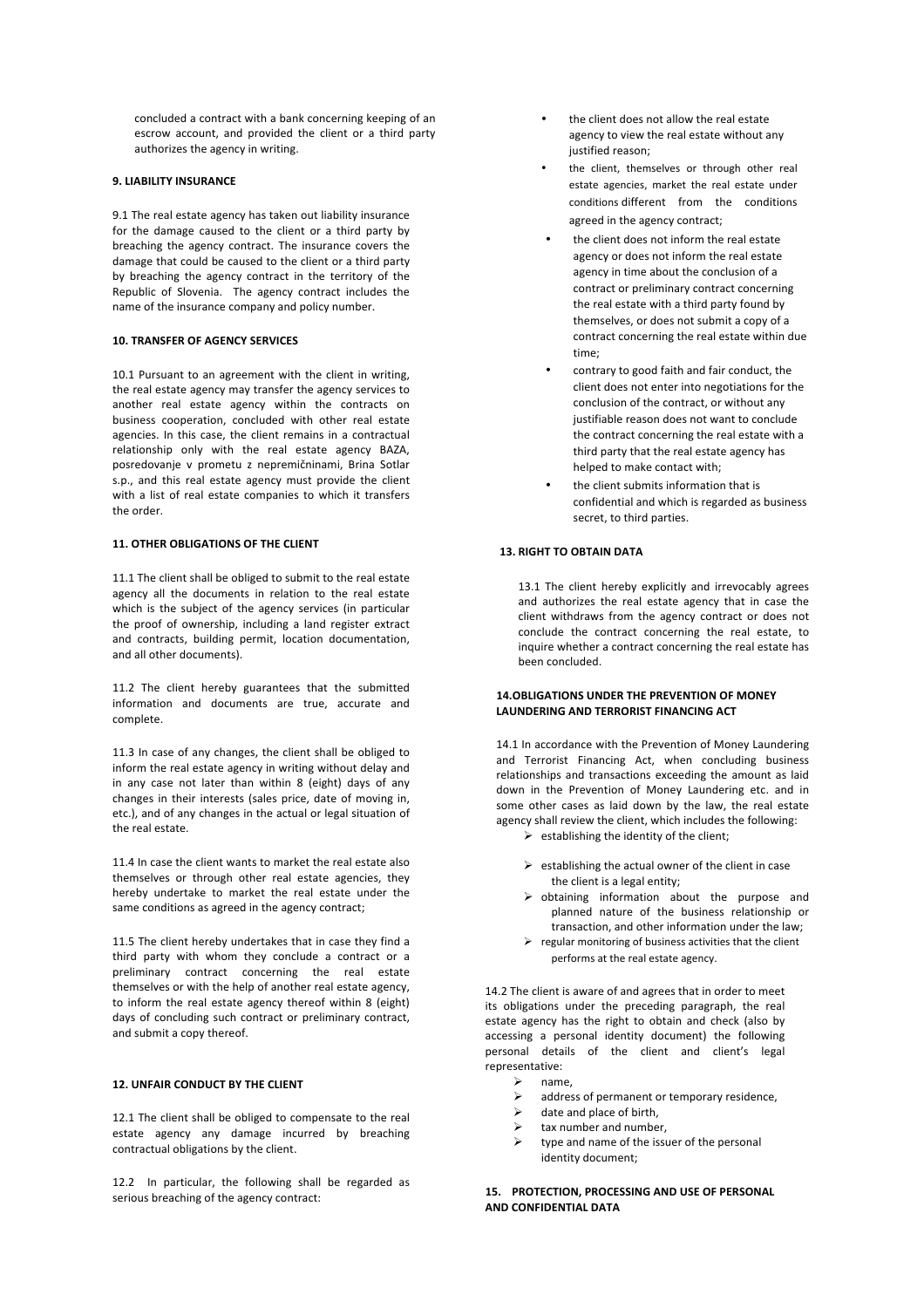15.1 All information and data obtained from a client by the real estate agency shall be confidential and shall be treated as business secret, except for information and data that is publicly available.

15.2 In order to fulfill the obligations under the agency services contract and the obligations imposed on the real estate company by the Prevention of Money Laundering and Terrorist Financing Act, the real estate agency may, in accordance with the regulations governing the identity card and passports, access and transcribe information from the identity document (personal name, address of permanent or temporary residence, date and place of birth, tax number and number of the type and name of the issuer of the official identity document).

15.3 When explicitly dictated by the nature of the individual transaction (eg. signature authentication of the client or third party, etc.), the real estate agency may, upon the written consent of the holder from which the predetermined purpose originates, photocopy the holder's identity document.

15.4 The real estate agency marks the following on the copy of the personal identity document:

- $\geq$  that it is a copy,<br> $\geq$  name of the rea
- name of the real estate agency.
- $\triangleright$  explicitly stated purpose of copying,
- $\triangleright$  legal basis for copying explicit consent in writing of the identification document holder.

15.5 The real estate agency hereby undertakes not to make additional copies of the client's personal identity document. The real estate agency shall not be allowed to keep a copy of the personal identity document in electronic form.

15.6 The real estate agency hereby undertakes to protect all personal data in accordance with the rules and regulations on the protection of personal data. All personal data will be used only for the purpose of concluding, executing and amending the contract. For any use of personal data for other purposes, the real estate agency will obtain the prior written consent of the client.

15.7 The data subject shall have the right:

- to obtain a confirmation from the real estate agency if personal data relating to them is being processed.
- to access personal data and the purpose of the processing, the type of personal data concerned;
- $\triangleright$  users or categories of users, in third countries or international organizations;
- the estimated retention of personal data period or the criteria used to determine that period.

15.8 The data subject shall have the right:

- $\triangleright$  require the real estate agency to correct or delete personal information,
- $\triangleright$  require the real estate company to restrict the processing of personal data,
- object to the processing,
- require the real estate company to correct inaccurate personal information without undue delay,
- $\triangleright$  require the real estate company to complete incomplete personal information,
- personal data are transferred directly from one real estate agency to another where technically feasible,

file a complaint with the supervisory authority.

15.9 Where personal data are transferred to a third country or international organization, the data subject shall have the right to be informed of appropriate safeguards relating to the transfer.

15.10 When personal data are processed for direct marketing purposes, the data subject has the right to object at any time to the processing of personal data relating to them for the purposes of such marketing, including the creation of profiles insofar as such direct marketing is concerned.

### **16. DURATION OF THE CONTRACT AND CANCELLATION OF THE CONTRACT**

16.1 Agency Contract is concluded for a definite period of time of 9 (nine) months, unless the parties agree for a shorter period.

16.2. When the period of time referred to in the preceding paragraph expires, the parties may conclude another agency contract.

16.3 The contract is terminated when the period of time expires, the agency contract is cancelled, the agency contract is executed, any other case as laid down by the law.

16.4 The parties may terminate the contract at any time, provided this is not contrary to good faith and fair conduct. The termination of the contract must be made in writing.

### **17. APPLICABLE LAW**

17.1 The Code of approved commercial usage in real estate agency services, adopted by the Association of Real Estate Agencies at the Chamber of Commerce and Industry of Slovenia – Chamber of Real Estate Services, Slovenian law, save the rules on conflict of laws, shall be applied to the assessment of the contract, General terms and conditions, and any other issues not regulated by the contract or General terms and conditions.

#### **18. SETTLEMENT OF DISPUTES**

18.1 The contracting parties shall resolve the disputes arising from the agency contract, if any, in an amicable way.

18.2. In case a mutually agreed settlement of the dispute is not possible, the dispute shall fall within the territorial and subiect matter iurisdiction of the court of Liubliana.

Ljubljana, 09.08.2019 Baza, Brina Sotlar s.p.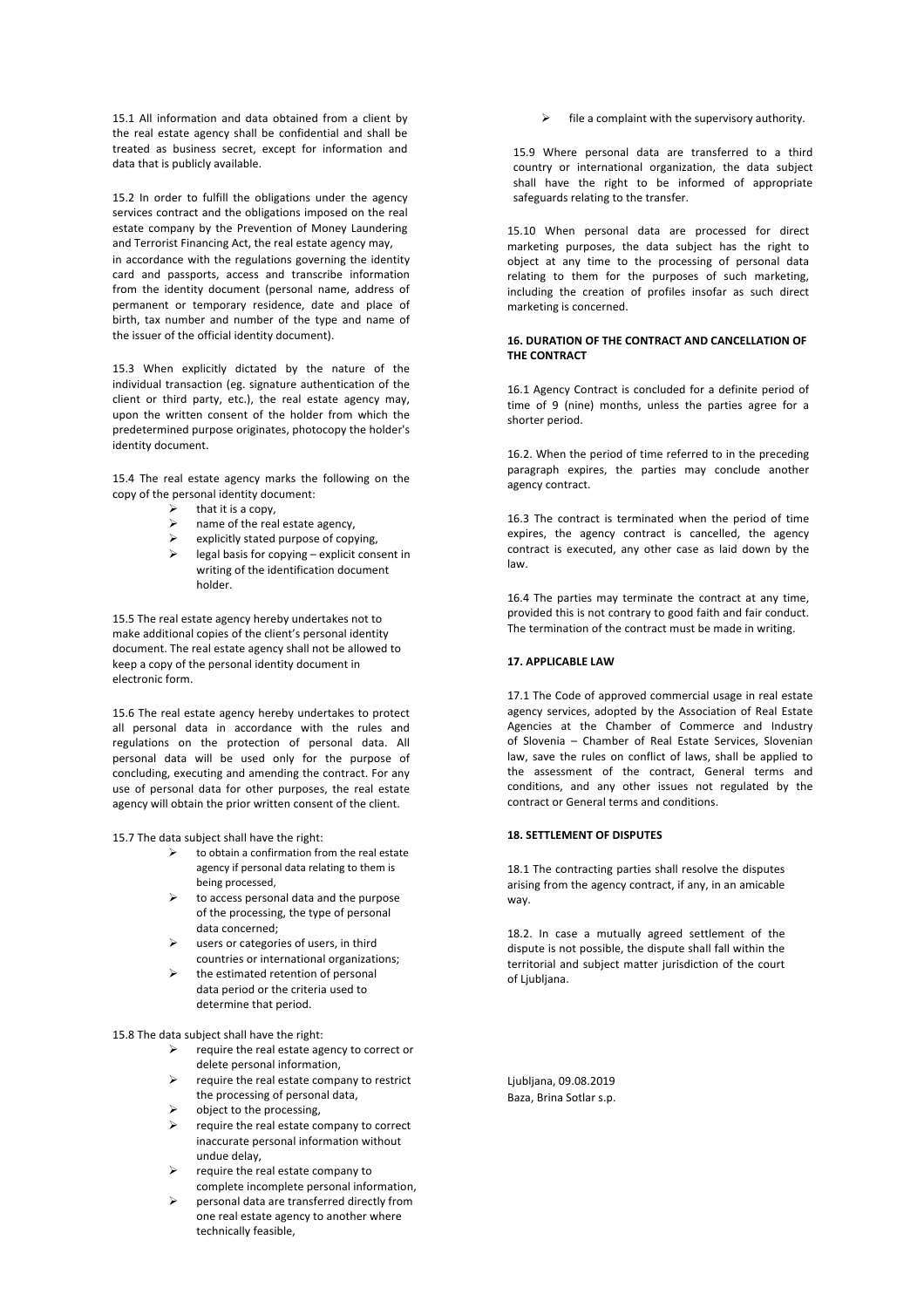## **REAL ESTATE AGENCY BAZA PRICE LIST**

1. Drafting of the contract: preparation of the standard form of the sales contract is included in the commission. If the client prematurely unilaterally withdraws from the concluded real estate agency services contract or otherwise violates the terms of the agency contract, the cost of drafting the contract shall be charged according to the applicable lawyer or notarial tariffs. Drafting of an individualized

contract: according to the applicable lawyer's or notary's tariffs.

- 2. Checking the legal status of the real estate in the sale of the real estate: included in the commission. If the client prematurely unilaterally withdraws from the concluded real estate agency services contract or otherwise violates the terms of the agency contract, the cost of checking the legal status of the real estate shall be charged at the hourly rate of 150.00 EUR/hour.
- 3. Preparation of the land registry proposal: at lawyer's or notary's tariff (not included in the commission).
- 4. Assessment of the market value of the real estate: included in the commission. If the client prematurely unilaterally withdraws from the concluded agency contract or otherwise violates the provisions of the agency contract, the cost of assessing the market value of the real estate shall be charged at the hourly rate of EUR 100.00
- 5. Viewings: Included in commission. If the client prematurely unilaterally withdraws from the concluded agency contract or otherwise violates the provisions of the agency contract, the costs will be charged under the item 50.00 EUR/view.
- 6. Hour of consultancy or negotiation for the sale of the real estate: included in the commission. If the client prematurely unilaterally withdraws from the concluded contract on mediation in the sale/rental of real estate or otherwise violates the provisions of the agency contract, the cost of consulting or participation in negotiation shall be charged at the hourly rate of EUR 180,00/hour.
- 7. Obtaining the land registry statement, location information, copies of the cadastral plan and other missing documentation and certificates: is included in the commission. If the client prematurely unilaterally withdraws from the concluded agency contract or otherwise violates the provisions of the agency contract, the cost of obtaining documentation is charged 80,00 EUR / hour.
- 8. Document review when selling a real estate: included in the commission. If the client prematurely unilaterally withdraws from the concluded real estate agency services contract or otherwise violates the terms of the agency contract, the cost of checking the legal status of the real estate shall be charged at the hourly rate of 150.00 EUR/hour.
- 9. Advertising costs: Advertising costs at the sole discretion of the real estate agency are included in the commission, and advertising at the special request of the client is charged separately at the actual costs for each advertisement and additionally for the work of the real estate agency in the amount

of EUR 80.00. If the client prematurely unilaterally withdraws from the concluded agency contract or otherwise violates the provisions of the agency contract, the time spent will be charged at the hourly rate of 80,00 EUR/hour.

- 10. Valuations done by appraisers: according to the price list of court expert and construction appraiser or an authorised appraiser from the Slovenian Institute of Auditors (not included in the commission).
- 11. Other services: assistance to the client in completing the tax return, notarization of signatures on the contract, notification of changes to the contracting authority of individual connections, drafting of the handover record, etc. are included in the commission. If the client prematurely unilaterally withdraws from the concluded agency contract or otherwise violates the provisions of the agency contract, the mentioned services shall be charged at the hourly rate: EUR 250,00.
- 12. Package I: Contract standard form preparation. document review, tax return form completion and real estate handover document preparation. The price is EUR 590,00.
- 13. Package II: Contract standard form preparation, document review, tax return forms completion and tax return documents acceptance, the original notarial contract safekeeping and real estate handover. The price is EUR 780,00.

Prices of individual and additional services from the previous point include VAT (22%). If the real estate agency is a taxable person, the agency service payment is increased by VAT at the applicable tax rate.

| <b>INDIVIDUAL SERVICES</b>                                                         | PRICES DO NOT<br>INCLUDE VAT(+<br>22%) |
|------------------------------------------------------------------------------------|----------------------------------------|
| <b>Official documents</b>                                                          |                                        |
| <b>Examination of documents</b>                                                    | 80,00€                                 |
| Acquisition of land registry statement - 12,00 $\epsilon$<br>insight and printout  |                                        |
| Obtaining a land registry statement in the 55,00 $\epsilon$<br>land registry court |                                        |
| Acquisition of the pre-emption right                                               | 70,00€                                 |
| Obtaining location information                                                     | 55,00€                                 |
| Obtaining a certificate of intended use of<br>land                                 | 55,00€                                 |